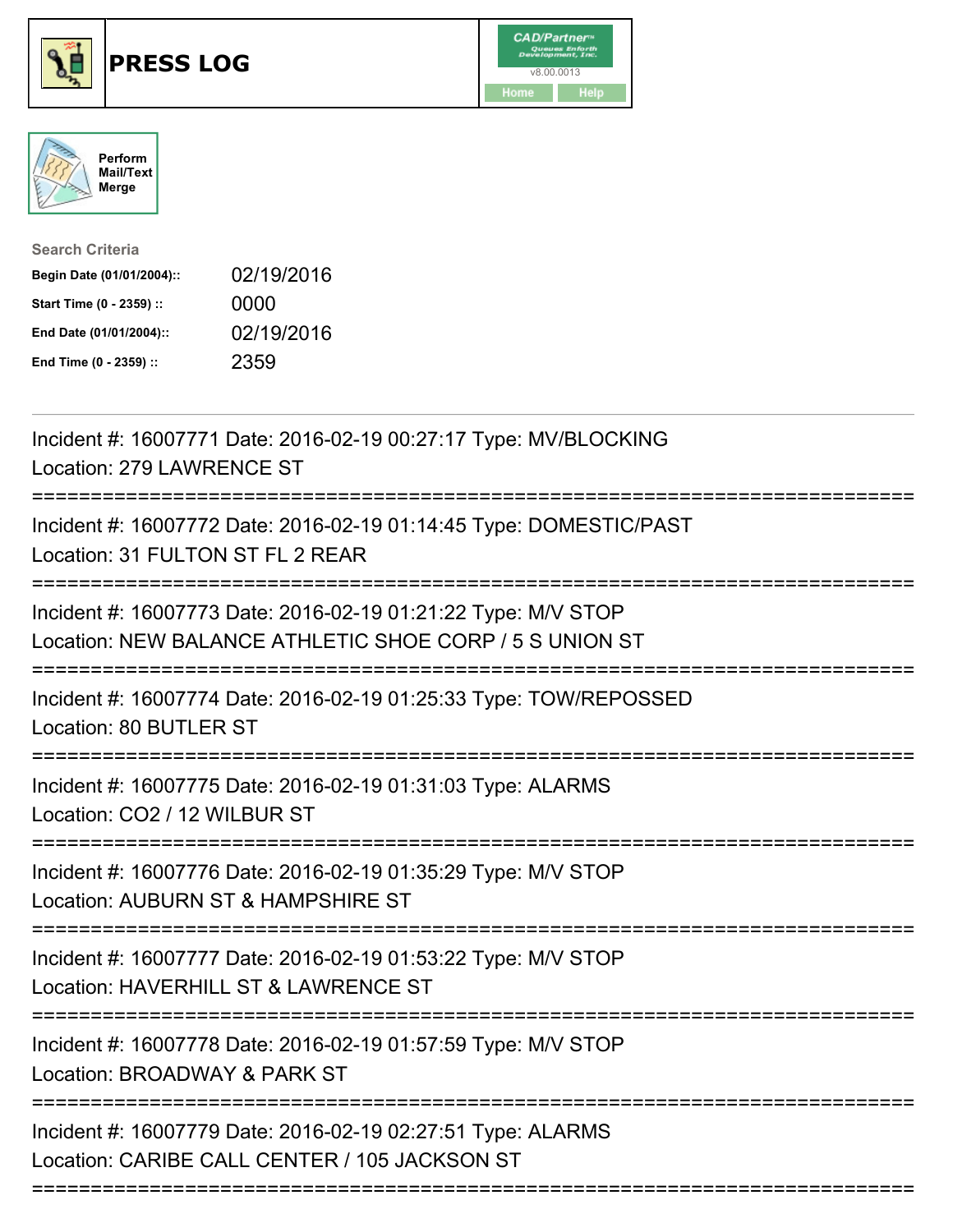| Incident #: 16007780 Date: 2016-02-19 02:59:35 Type: M/V STOP<br>Location: JACKSON ST & METHUEN ST   |
|------------------------------------------------------------------------------------------------------|
| Incident #: 16007781 Date: 2016-02-19 03:06:41 Type: DISTURBANCE<br>Location: 288 PROSPECT ST FL 1   |
| Incident #: 16007782 Date: 2016-02-19 03:30:35 Type: M/V STOP<br>Location: BROADWAY & ESSEX ST       |
| Incident #: 16007783 Date: 2016-02-19 03:33:39 Type: ALARMS<br>Location: 298 PROSPECT ST             |
| Incident #: 16007784 Date: 2016-02-19 03:35:46 Type: MEDIC SUPPORT<br>Location: 94 AMES ST FL 1      |
| Incident #: 16007785 Date: 2016-02-19 04:15:43 Type: MEDIC SUPPORT<br>Location: 94 AMES ST FL 1      |
| Incident #: 16007787 Date: 2016-02-19 07:02:53 Type: MISSING PERS<br>Location: 175 ABBOTT ST FL 1    |
| Incident #: 16007786 Date: 2016-02-19 07:02:56 Type: M/V STOP<br>Location: ESSEX ST & LAWRENCE ST    |
| Incident #: 16007788 Date: 2016-02-19 07:07:47 Type: M/V STOP<br>Location: BELKNAP ST & EVERETT ST   |
| Incident #: 16007789 Date: 2016-02-19 07:09:00 Type: M/V STOP<br>Location: 50 BROADWAY               |
| Incident #: 16007790 Date: 2016-02-19 07:10:24 Type: M/V STOP<br>Location: MERRIMACK ST & S BROADWAY |
| Incident #: 16007791 Date: 2016-02-19 07:12:45 Type: M/V STOP<br>Location: FRANKLIN ST & LOWELL ST   |
| Incident #: 16007792 Date: 2016-02-19 07:13:25 Type: M/V STOP<br>Location: BROADWAY & CROSS ST       |
| Incident #: 16007793 Date: 2016-02-19 07:18:33 Type: M/V STOP<br>Location: BROADWAY & CROSS ST       |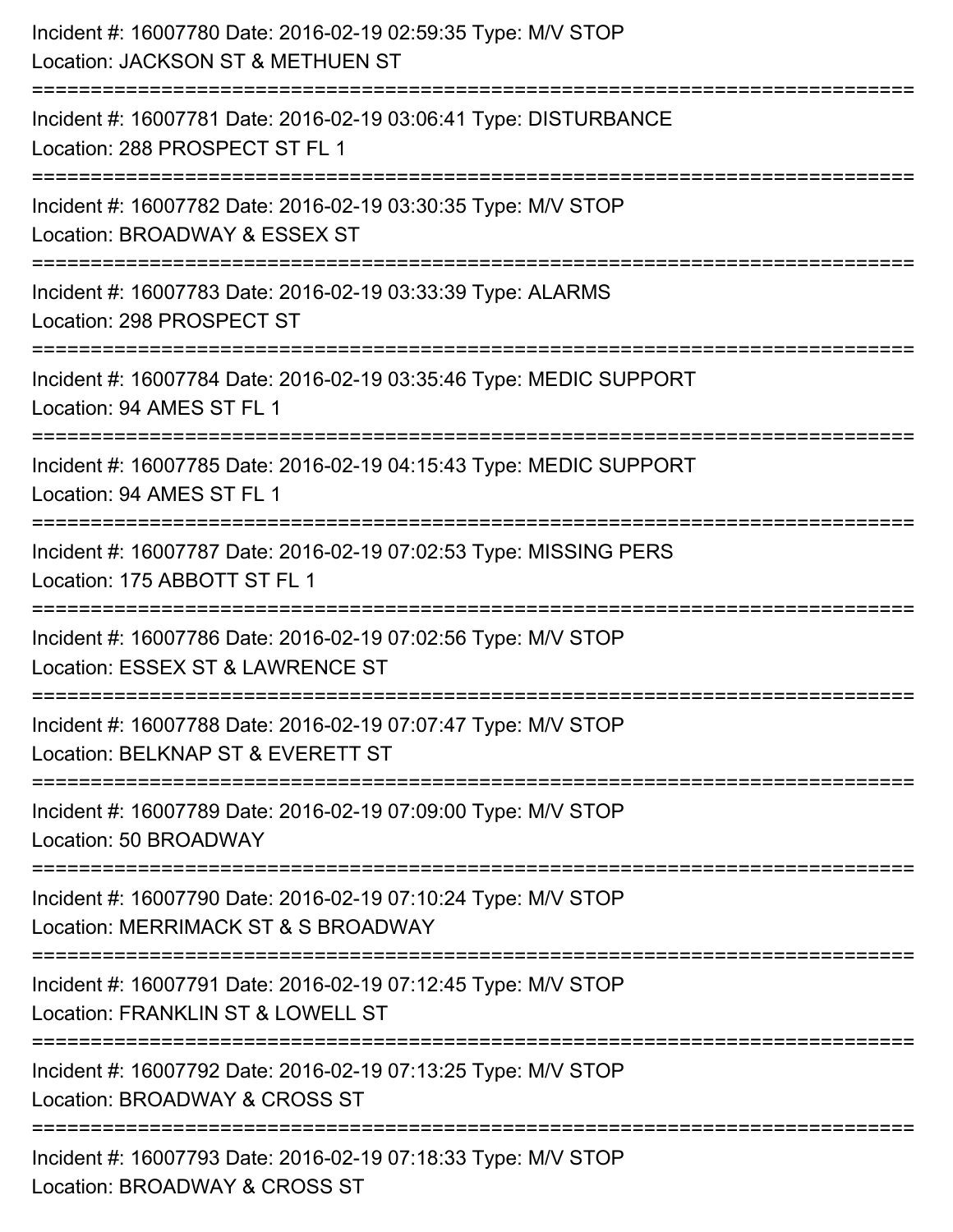| Incident #: 16007794 Date: 2016-02-19 07:25:38 Type: PARK & WALK<br>Location: BROADWAY & HAVERHILL ST                        |
|------------------------------------------------------------------------------------------------------------------------------|
| Incident #: 16007795 Date: 2016-02-19 07:26:46 Type: M/V STOP<br>Location: BELKNAP ST & EVERETT ST                           |
| Incident #: 16007796 Date: 2016-02-19 07:52:49 Type: MISSING PERS<br>Location: BRADFORD ST & BROADWAY                        |
| Incident #: 16007797 Date: 2016-02-19 07:54:03 Type: ALARMS<br>Location: CIL ELECTROPLATING / 125 GLENN ST                   |
| Incident #: 16007798 Date: 2016-02-19 07:56:40 Type: STOL/MV/PAS<br>Location: 152 NEWBURY ST                                 |
| Incident #: 16007800 Date: 2016-02-19 08:14:06 Type: MAL DAMAGE<br>Location: BROADWAY AV & WEST ST                           |
| Incident #: 16007799 Date: 2016-02-19 08:16:36 Type: ALARMS<br>Location: DENTAL BRIGHT / 488 ESSEX ST                        |
| Incident #: 16007801 Date: 2016-02-19 08:17:39 Type: VIO 209A<br>Location: UNIVERSITY CAP AND GOWN INC / 486 ANDOVER ST      |
| Incident #: 16007802 Date: 2016-02-19 08:30:36 Type: M/V STOP<br>Location: BROADWAY & COMMON ST                              |
| Incident #: 16007803 Date: 2016-02-19 08:32:01 Type: ALARMS<br>Location: LAWRENCE HOUSING AUTHORITY / 67 DUCKETT AV          |
| Incident #: 16007804 Date: 2016-02-19 08:45:32 Type: ALARMS<br>Location: 14 VINE ST                                          |
| Incident #: 16007805 Date: 2016-02-19 08:49:34 Type: TOW OF M/V<br>Location: 37 ESSEX ST                                     |
| Incident #: 16007806 Date: 2016-02-19 08:55:11 Type: AUTO ACC/PI<br>Location: MICHAEL'S MOTOR SALES, INCORP / 54 WINTHROP AV |
| Incident #: 16007807 Date: 2016-02-19 08:59:37 Type: AUTO ACC/UNK PI                                                         |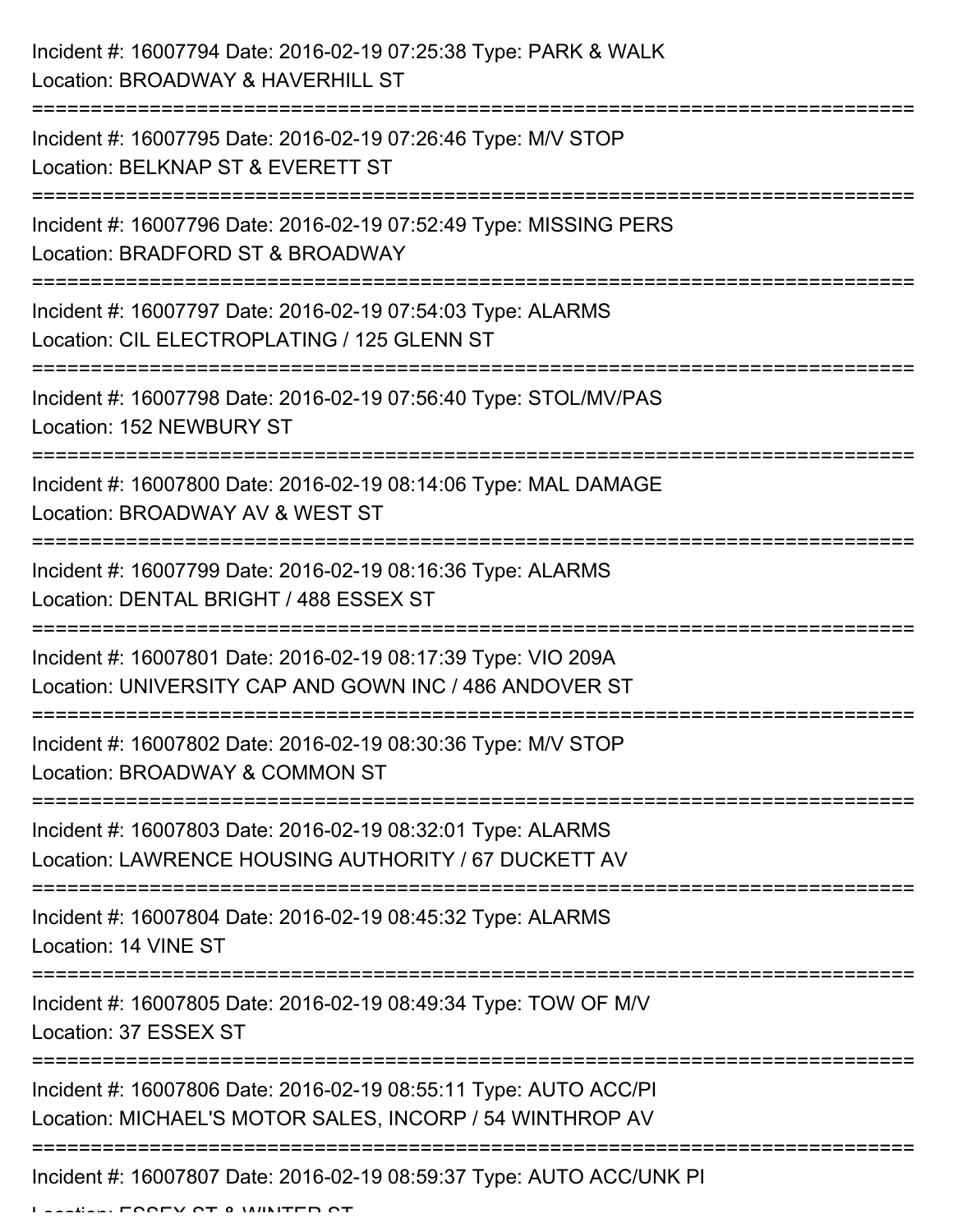| Incident #: 16007808 Date: 2016-02-19 09:34:30 Type: THREATS<br>Location: 12 WARREN ST                                     |
|----------------------------------------------------------------------------------------------------------------------------|
| Incident #: 16007809 Date: 2016-02-19 09:51:39 Type: DRUG VIO<br>Location: 54 MANCHESTER ST                                |
| Incident #: 16007810 Date: 2016-02-19 09:54:15 Type: ABAND MV<br>Location: 167 PARKER ST                                   |
| Incident #: 16007811 Date: 2016-02-19 09:55:16 Type: TRESPASSING<br>Location: 30 MYRTLE CT                                 |
| Incident #: 16007812 Date: 2016-02-19 09:55:48 Type: RECOV/STOL/MV<br>Location: 139 E HAVERHILL ST<br>-------------------- |
| Incident #: 16007813 Date: 2016-02-19 10:05:02 Type: M/V STOP<br>Location: 28 MT VERNON ST                                 |
| Incident #: 16007814 Date: 2016-02-19 10:05:16 Type: HIT & RUN M/V<br>Location: 287 JACKSON ST                             |
| Incident #: 16007816 Date: 2016-02-19 10:06:42 Type: NOTIFICATION<br>Location: 13 BUNKERHILL ST                            |
| Incident #: 16007815 Date: 2016-02-19 10:07:53 Type: M/V STOP<br>Location: 345 HAVERHILL ST                                |
| Incident #: 16007817 Date: 2016-02-19 10:22:10 Type: MISC<br>Location: 338A LAWRENCE ST                                    |
| Incident #: 16007818 Date: 2016-02-19 10:32:26 Type: M/V STOP<br>Location: 172 LAWRENCE ST                                 |
| Incident #: 16007820 Date: 2016-02-19 10:40:46 Type: MV/BLOCKING<br>Location: 54 ESSEX ST                                  |
| Incident #: 16007827 Date: 2016-02-19 10:40:46 Type: RAPE/PAST<br>Location: 63 AMES ST                                     |
| Incident #: 16007819 Date: 2016-02-19 10:44:22 Type: M/V STOP                                                              |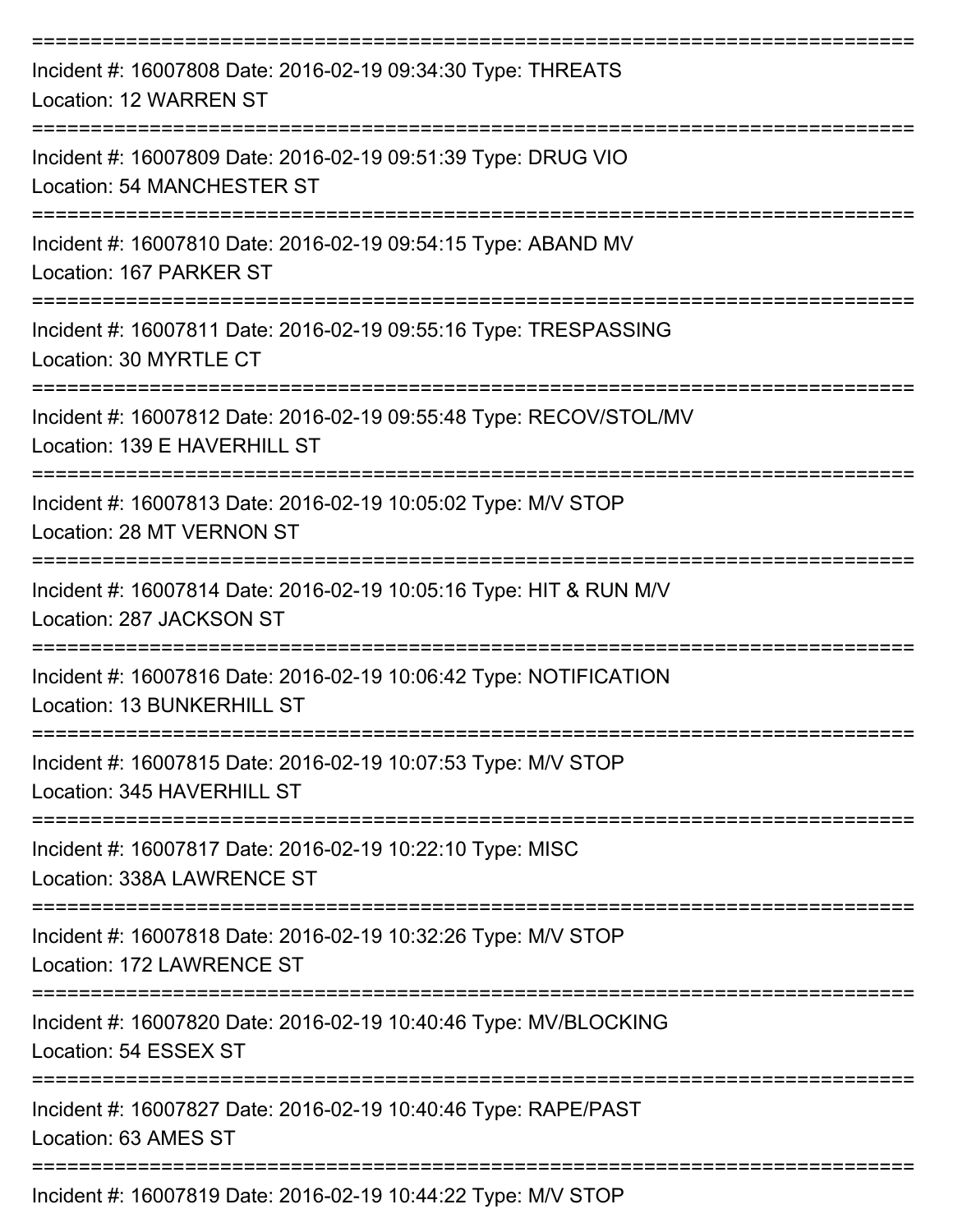| Incident #: 16007821 Date: 2016-02-19 10:49:29 Type: DISTURBANCE<br>Location: 454 HAVERHILL ST #4B              |
|-----------------------------------------------------------------------------------------------------------------|
| Incident #: 16007822 Date: 2016-02-19 10:59:27 Type: MEDIC SUPPORT<br>Location: CENTRAL BRIDGE / 0 MERRIMACK ST |
| Incident #: 16007823 Date: 2016-02-19 11:24:27 Type: AUTO ACC/NO PI<br>Location: S BROADWAY & SHATTUCK ST       |
| Incident #: 16007824 Date: 2016-02-19 11:25:43 Type: KEEP PEACE<br>Location: 29 BERKLEY ST                      |
| Incident #: 16007825 Date: 2016-02-19 11:34:13 Type: M/V STOP<br>Location: E PLEASANT & FERRY                   |
| Incident #: 16007826 Date: 2016-02-19 11:35:55 Type: AUTO ACC/UNK PI<br>Location: 415 RIVERSIDE DR              |
| Incident #: 16007828 Date: 2016-02-19 11:52:41 Type: INVEST CONT<br>Location: 198 LAWRENCE ST                   |
| Incident #: 16007829 Date: 2016-02-19 12:01:55 Type: AUTO ACC/PI<br>Location: 91 MYRTLE ST                      |
| Incident #: 16007830 Date: 2016-02-19 12:12:50 Type: RECOV/STOL/MV<br>Location: 330 HOWARD ST                   |
| Incident #: 16007831 Date: 2016-02-19 12:16:15 Type: SUS PERS/MV<br>Location: HAVERHILL ST & RESERVOIR ST       |
| Incident #: 16007832 Date: 2016-02-19 12:18:53 Type: DRUG VIO<br>Location: HAMPSHIRE ST & LAWRENCE ST           |
| Incident #: 16007833 Date: 2016-02-19 12:24:35 Type: SHOPLIFTING<br>Location: 73 WINTHROP AV                    |
| Incident #: 16007835 Date: 2016-02-19 12:26:03 Type: IDENTITY THEFT<br>Location: 110 THOREAU WAY #8212          |
|                                                                                                                 |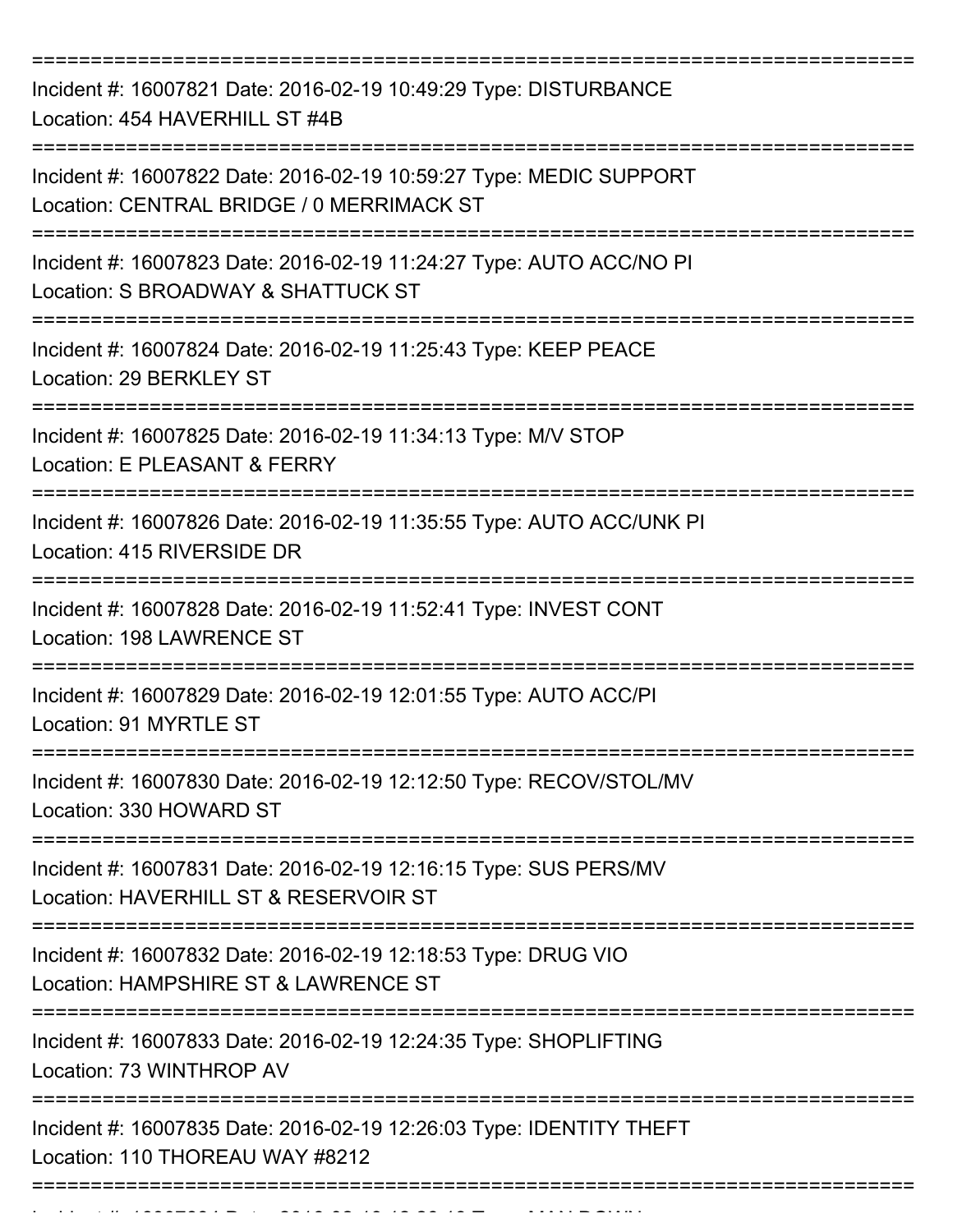Location: BROADWAY & COMMON ST =========================================================================== Incident #: 16007836 Date: 2016-02-19 12:29:37 Type: GENERAL SERV Location: 202 BROADWAY =========================================================================== Incident #: 16007837 Date: 2016-02-19 12:37:11 Type: M/V STOP Location: CHESTER ST & S BROADWAY =========================================================================== Incident #: 16007838 Date: 2016-02-19 12:46:42 Type: DOMESTIC/PROG Location: 304 LOWELL ST =========================================================================== Incident #: 16007840 Date: 2016-02-19 12:55:45 Type: LARCENY/ATTMEPT Location: 273 HAVERHILL ST =========================================================================== Incident #: 16007839 Date: 2016-02-19 12:56:20 Type: SUS PERS/MV Location: 439 S UNION ST =========================================================================== Incident #: 16007841 Date: 2016-02-19 13:05:54 Type: MEDIC SUPPORT Location: 103 LOWELL ST FL 3 =========================================================================== Incident #: 16007842 Date: 2016-02-19 13:09:24 Type: M/V STOP Location: AVON ST & E HAVERHILL ST =========================================================================== Incident #: 16007843 Date: 2016-02-19 13:09:52 Type: M/V STOP Location: GRAFTON ST & S UNION ST =========================================================================== Incident #: 16007845 Date: 2016-02-19 13:10:16 Type: M/V STOP Location: LENOX CIR =========================================================================== Incident #: 16007844 Date: 2016-02-19 13:10:18 Type: MEDIC SUPPORT Location: 448 LOWELL ST =========================================================================== Incident #: 16007846 Date: 2016-02-19 13:11:56 Type: M/V STOP Location: S BROADWAY =========================================================================== Incident #: 16007847 Date: 2016-02-19 13:22:16 Type: ALARMS Location: 15 FLORAL ST =========================================================================== Incident #: 16007848 Date: 2016-02-19 13:25:06 Type: SUS PERS/MV Location: BROADWAY & METHUEN ST

===========================================================================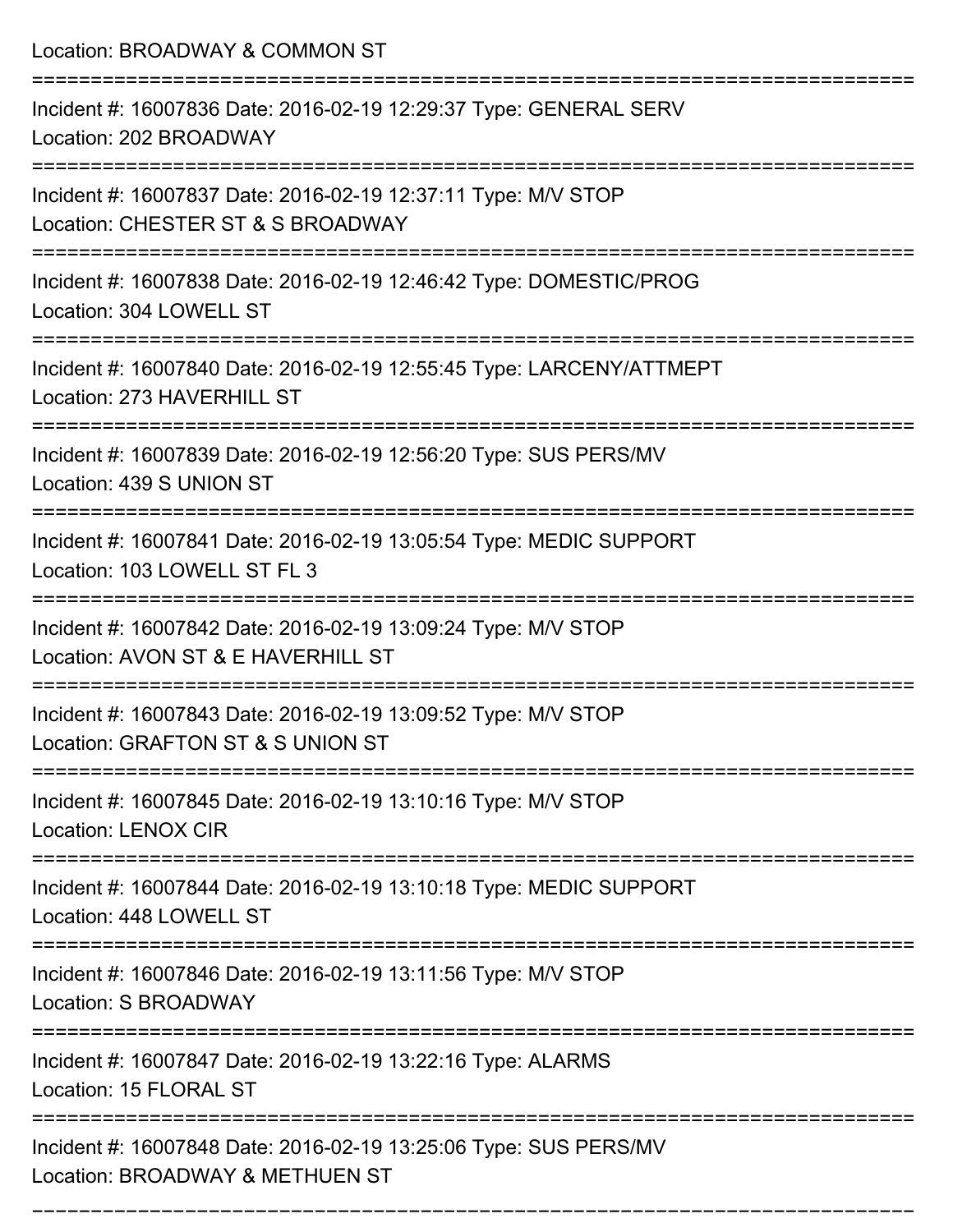| Incident #: 16007849 Date: 2016-02-19 13:33:40 Type: KEEP PEACE<br>Location: 17 TOWER HILL ST                                                                   |
|-----------------------------------------------------------------------------------------------------------------------------------------------------------------|
| Incident #: 16007850 Date: 2016-02-19 13:40:33 Type: DRUG VIO<br>Location: MARSTON ST (N) & WILLIAMS                                                            |
| Incident #: 16007851 Date: 2016-02-19 13:43:13 Type: UNWANTEDGUEST<br>Location: 610 S UNION ST                                                                  |
| Incident #: 16007852 Date: 2016-02-19 13:50:33 Type: MEDIC SUPPORT<br>Location: 454 HAVERHILL ST                                                                |
| Incident #: 16007853 Date: 2016-02-19 14:01:33 Type: LARCENY/PAST<br>Location: 490 ESSEX ST                                                                     |
| Incident #: 16007854 Date: 2016-02-19 14:03:12 Type: M/V STOP<br>Location: VALLEY FORUM / 654 S UNION ST<br>==========                                          |
| Incident #: 16007855 Date: 2016-02-19 14:06:00 Type: DOMESTIC/PROG<br>Location: 11 LAWRENCE ST #207<br>-------------                                            |
| Incident #: 16007856 Date: 2016-02-19 14:14:53 Type: 209A/VIOLATION<br>Location: 486 ANDOVER ST                                                                 |
| Incident #: 16007857 Date: 2016-02-19 14:16:58 Type: AUTO ACC/NO PI<br>Location: 640 S UNION ST                                                                 |
| Incident #: 16007858 Date: 2016-02-19 14:36:14 Type: FIGHT<br>Location: CHARDON ST & HAMPSHIRE ST                                                               |
| Incident #: 16007859 Date: 2016-02-19 14:59:43 Type: MAL DAMAGE<br>Location: 39 BROMFIELD ST                                                                    |
| Incident #: 16007860 Date: 2016-02-19 15:16:30 Type: AUTO ACC/PED<br>Location: NEWTON ST & SALEM ST                                                             |
| Incident #: 16007861 Date: 2016-02-19 15:18:55 Type: ALARM/BURG<br>Location: 57 EVERETT ST                                                                      |
| ===============================<br>---------------------------------<br>Incident #: 16007862 Date: 2016-02-19 15:28:05 Type: DRUG VIO<br>Location: 117 WATER ST |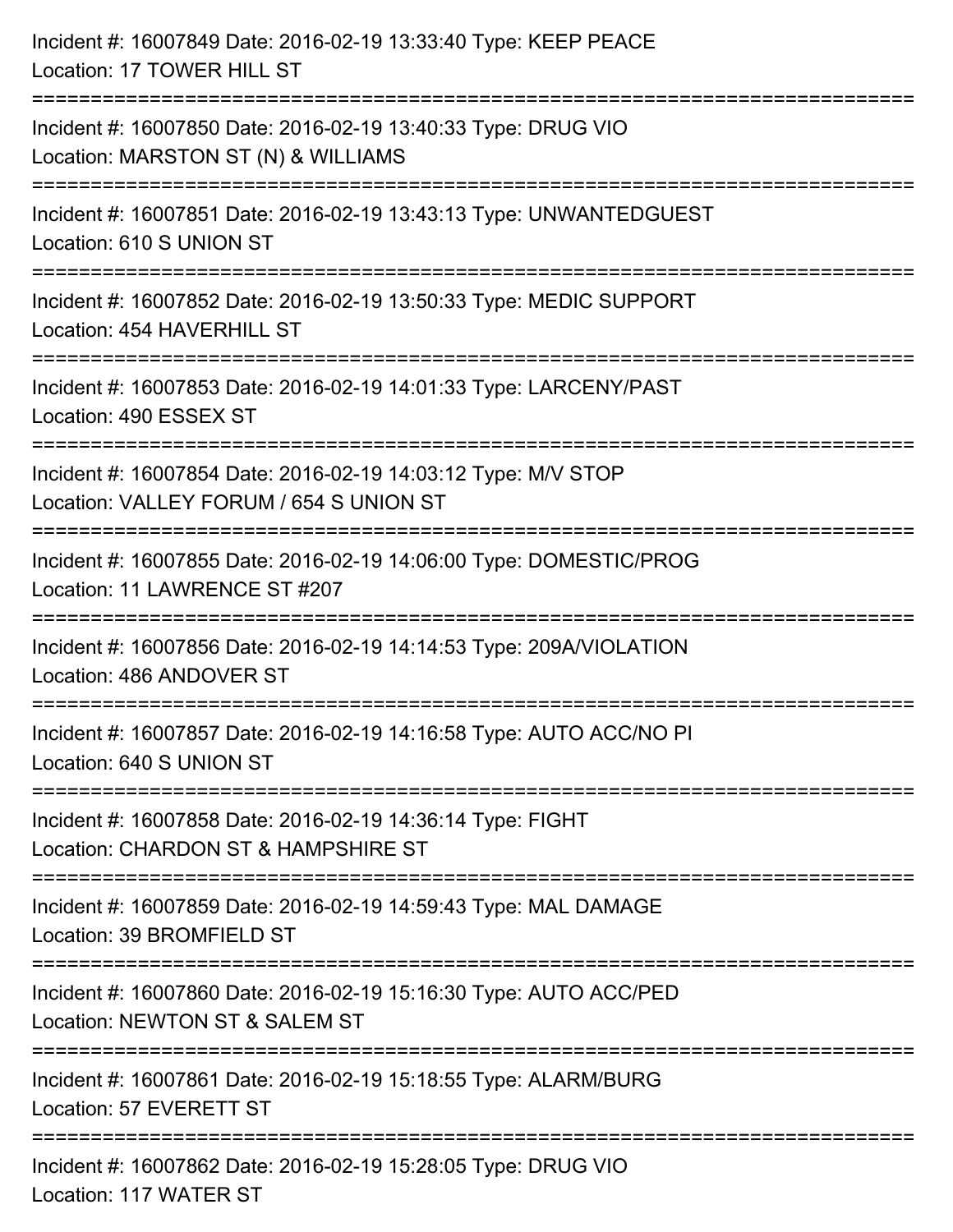| Incident #: 16007863 Date: 2016-02-19 15:34:19 Type: KEEP PEACE<br>Location: 67 AVON ST                                             |
|-------------------------------------------------------------------------------------------------------------------------------------|
| Incident #: 16007864 Date: 2016-02-19 15:49:12 Type: AUTO ACC/NO PI<br>Location: MERRIMACK ST & S UNION ST                          |
| Incident #: 16007865 Date: 2016-02-19 15:57:12 Type: INVESTIGATION<br>Location: 100 MARKET ST #C                                    |
| Incident #: 16007866 Date: 2016-02-19 16:00:53 Type: LOST PROPERTY<br>Location: METHUEN ST & BROADWAY ST                            |
| Incident #: 16007867 Date: 2016-02-19 16:07:16 Type: ALARM/BURG<br>Location: COMMUNITY DAY CHARTER SCHOOL / 73 PROSPECT ST          |
| Incident #: 16007868 Date: 2016-02-19 16:13:43 Type: LARCENY/PAST<br>Location: CVS PHARMACY / 266 BROADWAY                          |
| Incident #: 16007869 Date: 2016-02-19 16:34:00 Type: FRAUD<br>Location: 333 METHUEN ST                                              |
| Incident #: 16007870 Date: 2016-02-19 17:04:21 Type: AUTO ACC/NO PI<br>Location: FRANKLIN ST & LOWELL ST                            |
| :============================<br>Incident #: 16007871 Date: 2016-02-19 17:21:07 Type: M/V STOP<br>Location: FRANKLIN ST & LOWELL ST |
| Incident #: 16007872 Date: 2016-02-19 17:36:54 Type: 911 HANG UP<br>Location: LYNCH RESIDENCE / 67 S BOWDOIN ST                     |
| Incident #: 16007873 Date: 2016-02-19 17:58:18 Type: ALARM/BURG<br>Location: 101 AMESBURY ST FL 4                                   |
| Incident #: 16007874 Date: 2016-02-19 18:00:31 Type: M/V STOP<br>Location: AMESBURY ST & LOWELL ST                                  |
| Incident #: 16007876 Date: 2016-02-19 18:02:40 Type: MEDIC SUPPORT<br>Location: 109 E HAVERHILL ST FL 3                             |
| Incident #: 16007875 Date: 2016-02-19 18:03:02 Type: LOST PROPERTY                                                                  |

Location: 198 JACKSON ST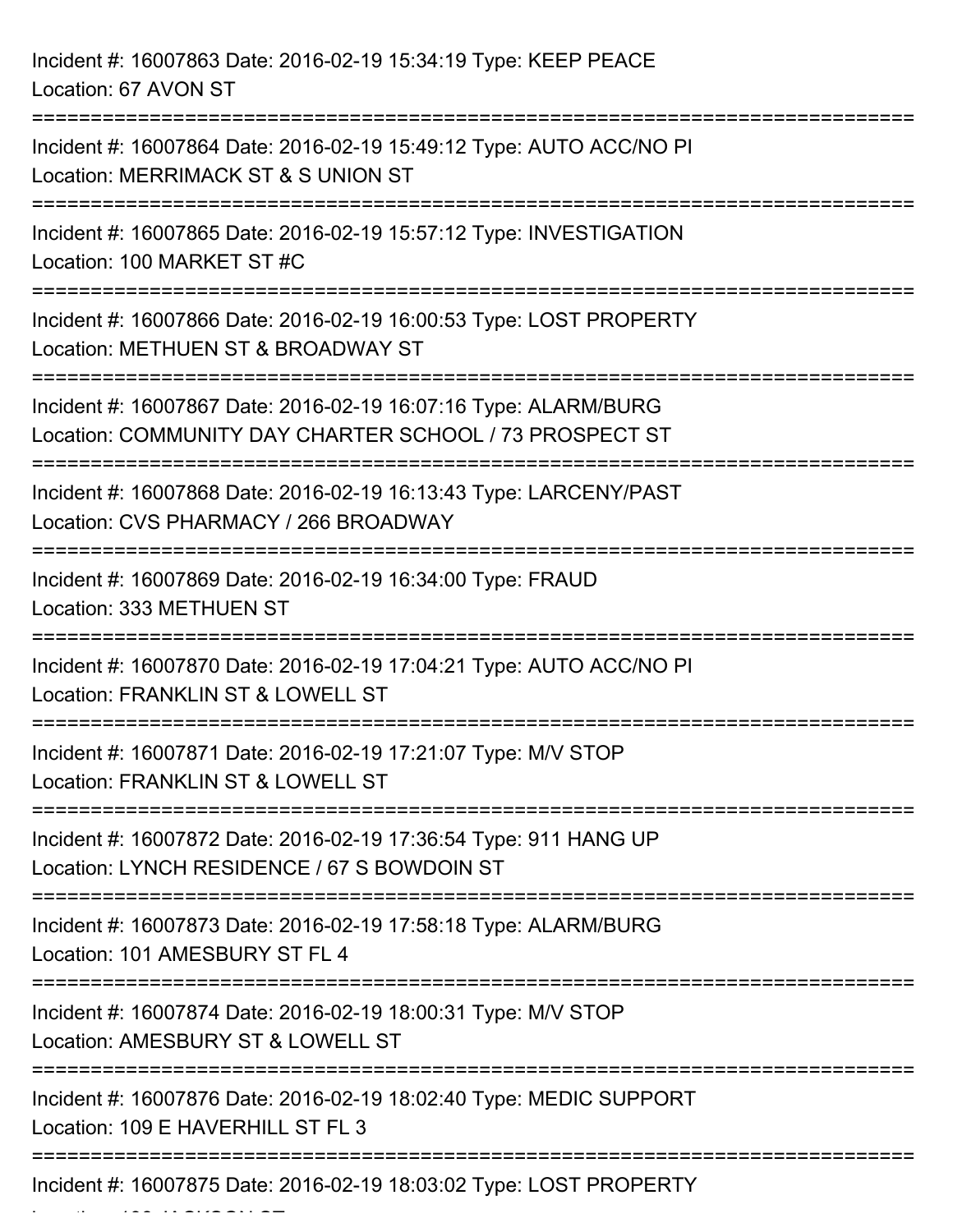| Incident #: 16007877 Date: 2016-02-19 18:09:59 Type: AUTO ACC/NO PI<br>Location: 59 ESSEX ST                 |
|--------------------------------------------------------------------------------------------------------------|
| Incident #: 16007878 Date: 2016-02-19 18:11:18 Type: M/V STOP<br>Location: ESSEX ST & HAMPSHIRE ST           |
| Incident #: 16007879 Date: 2016-02-19 18:15:03 Type: 209A/VIOLATION<br>Location: 18 FRANKLIN ST #512         |
| Incident #: 16007880 Date: 2016-02-19 18:29:57 Type: 911 HANG UP<br>Location: 45 BROADWAY FL 201             |
| Incident #: 16007881 Date: 2016-02-19 18:31:17 Type: M/V STOP<br>Location: LESLIE ST & WOODLAND ST           |
| Incident #: 16007882 Date: 2016-02-19 18:40:16 Type: M/V STOP<br>Location: ESSEX ST & HAMPSHIRE ST           |
| Incident #: 16007883 Date: 2016-02-19 18:48:26 Type: M/V STOP<br>Location: S UNION ST & WINTHROP AV          |
| Incident #: 16007884 Date: 2016-02-19 19:03:22 Type: SUS PERS/MV<br>Location: 16 HAWLEY ST                   |
| Incident #: 16007885 Date: 2016-02-19 19:05:30 Type: ALARM/BURG<br>Location: 51 S CANAL ST                   |
| Incident #: 16007886 Date: 2016-02-19 19:06:45 Type: ASSSIT OTHER PD<br>Location: 309 PARK ST                |
| Incident #: 16007887 Date: 2016-02-19 19:11:08 Type: UNWANTEDGUEST<br>Location: KFC / 490 S UNION ST         |
| Incident #: 16007888 Date: 2016-02-19 19:23:17 Type: KEEP PEACE<br>Location: 1 CAULKINS CT                   |
| Incident #: 16007889 Date: 2016-02-19 19:28:03 Type: ALARM/BURG<br>Location: D'KARMEN'S SALON / 473 ESSEX ST |
|                                                                                                              |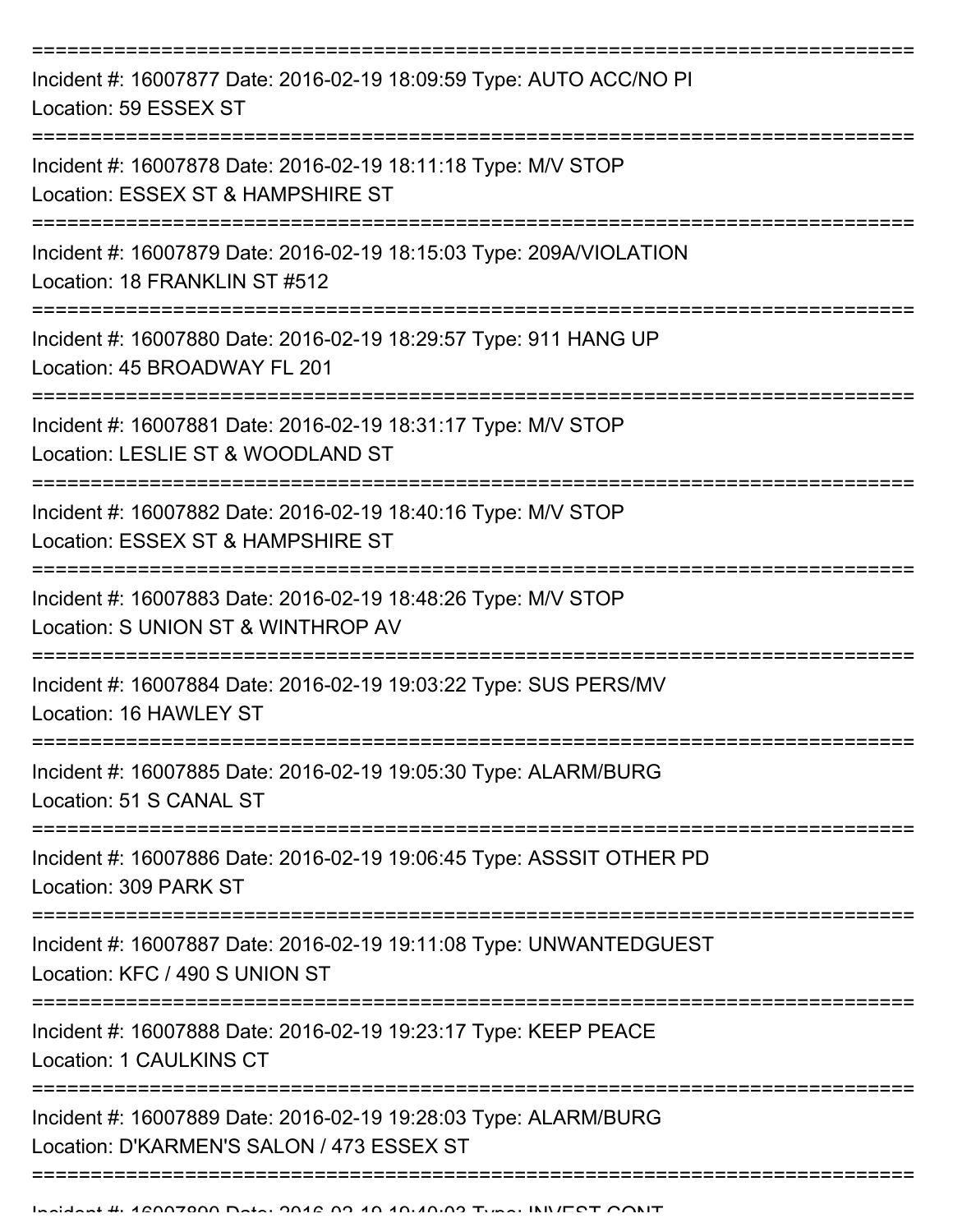Location: 309 BROADWAY

| Incident #: 16007891 Date: 2016-02-19 19:41:14 Type: LIC PLATE STO<br>Location: AMESBURY ST & COMMON ST             |
|---------------------------------------------------------------------------------------------------------------------|
| Incident #: 16007892 Date: 2016-02-19 19:47:14 Type: M/V STOP<br>Location: HIGH ST & PLEASANT ST                    |
| Incident #: 16007893 Date: 2016-02-19 19:51:10 Type: SHOPLIFTING<br>Location: 700 ESSEX ST                          |
| Incident #: 16007894 Date: 2016-02-19 19:54:58 Type: ASSSIT OTHER PD<br><b>Location: CURTIS ST</b>                  |
| Incident #: 16007895 Date: 2016-02-19 19:59:36 Type: HIT & RUN M/V<br>Location: 206 WATER ST<br>------------------- |
| Incident #: 16007896 Date: 2016-02-19 20:00:30 Type: MV/BLOCKING<br>Location: ARLINGTON ST & LAWRENCE ST            |
| Incident #: 16007897 Date: 2016-02-19 20:21:12 Type: A&B PAST<br>Location: 38 EXETER ST                             |
| Incident #: 16007898 Date: 2016-02-19 20:37:21 Type: UNWANTEDGUEST<br>Location: 187 BROADWAY                        |
| Incident #: 16007899 Date: 2016-02-19 21:08:08 Type: DISTURBANCE<br>Location: 141 ABBOTT ST                         |
| Incident #: 16007900 Date: 2016-02-19 21:13:38 Type: WIRE DOWN<br>Location: 2 E HAVERHILL ST                        |
| Incident #: 16007901 Date: 2016-02-19 21:31:03 Type: M/V STOP<br><b>Location: 1 GENERAL ST</b>                      |
| Incident #: 16007902 Date: 2016-02-19 21:34:33 Type: M/V STOP<br>Location: E HAVERHILL ST & VINE ST                 |
| Incident #: 16007903 Date: 2016-02-19 21:44:34 Type: M/V STOP<br>Location: BROOK ST & NEWBURY ST                    |
|                                                                                                                     |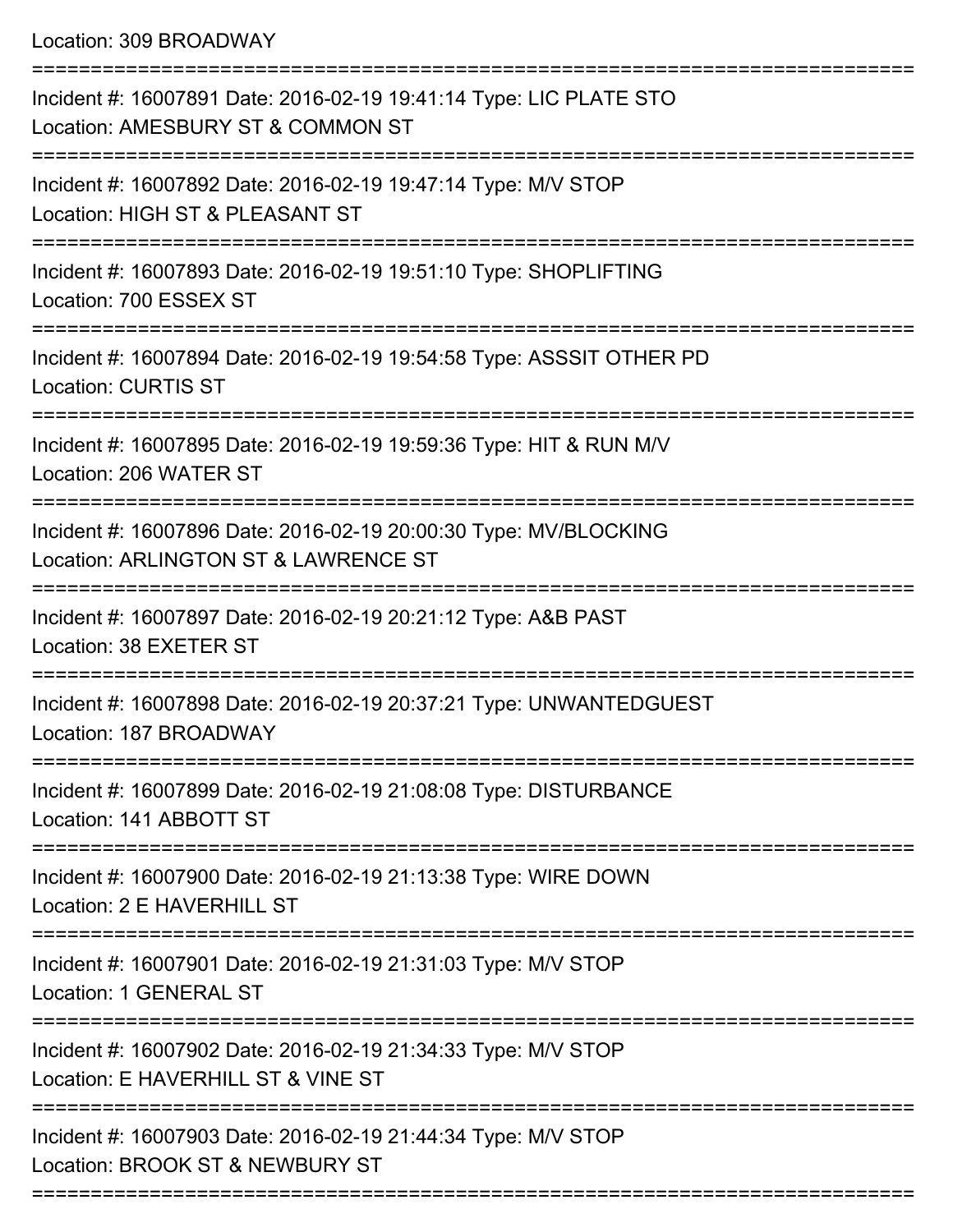Location: BERKELEY ST & SWAN ST

| Incident #: 16007905 Date: 2016-02-19 21:54:57 Type: MEDIC SUPPORT<br>Location: 13 THORNTON AV FL 2              |
|------------------------------------------------------------------------------------------------------------------|
| Incident #: 16007906 Date: 2016-02-19 21:55:53 Type: ALARM/BURG<br>Location: ARLINGTON SCHOOL / 150 ARLINGTON ST |
| Incident #: 16007908 Date: 2016-02-19 22:03:14 Type: M/V STOP<br>Location: HAMPSHIRE & WHITE                     |
| Incident #: 16007907 Date: 2016-02-19 22:03:48 Type: SUS PERS/MV<br>Location: PROSPECT CT                        |
| Incident #: 16007909 Date: 2016-02-19 22:09:54 Type: THREATS<br>Location: 462 HAVERHILL ST                       |
| Incident #: 16007910 Date: 2016-02-19 22:14:12 Type: ALARM/BURG<br>Location: 105 JACKSON ST                      |
| Incident #: 16007911 Date: 2016-02-19 22:41:46 Type: M/V STOP<br>Location: S UNION ST & SALEM ST                 |
| Incident #: 16007912 Date: 2016-02-19 22:45:42 Type: HIT & RUN M/V<br>Location: 2 AMESBURY ST                    |
| Incident #: 16007913 Date: 2016-02-19 22:48:09 Type: M/V STOP<br>Location: HARRISON ST & MT VERNON ST            |
| Incident #: 16007914 Date: 2016-02-19 22:56:42 Type: M/V STOP<br>Location: CANAL ST & UNION ST                   |
| Incident #: 16007915 Date: 2016-02-19 23:04:02 Type: M/V STOP<br>Location: ESSEX ST & LAWRENCE ST                |
| Incident #: 16007916 Date: 2016-02-19 23:35:47 Type: DOMESTIC/PROG<br>Location: 25 WATER ST                      |
| Incident #: 16007917 Date: 2016-02-19 23:54:24 Type: NOTIFICATION<br>Location: 26 SOUTH ST                       |